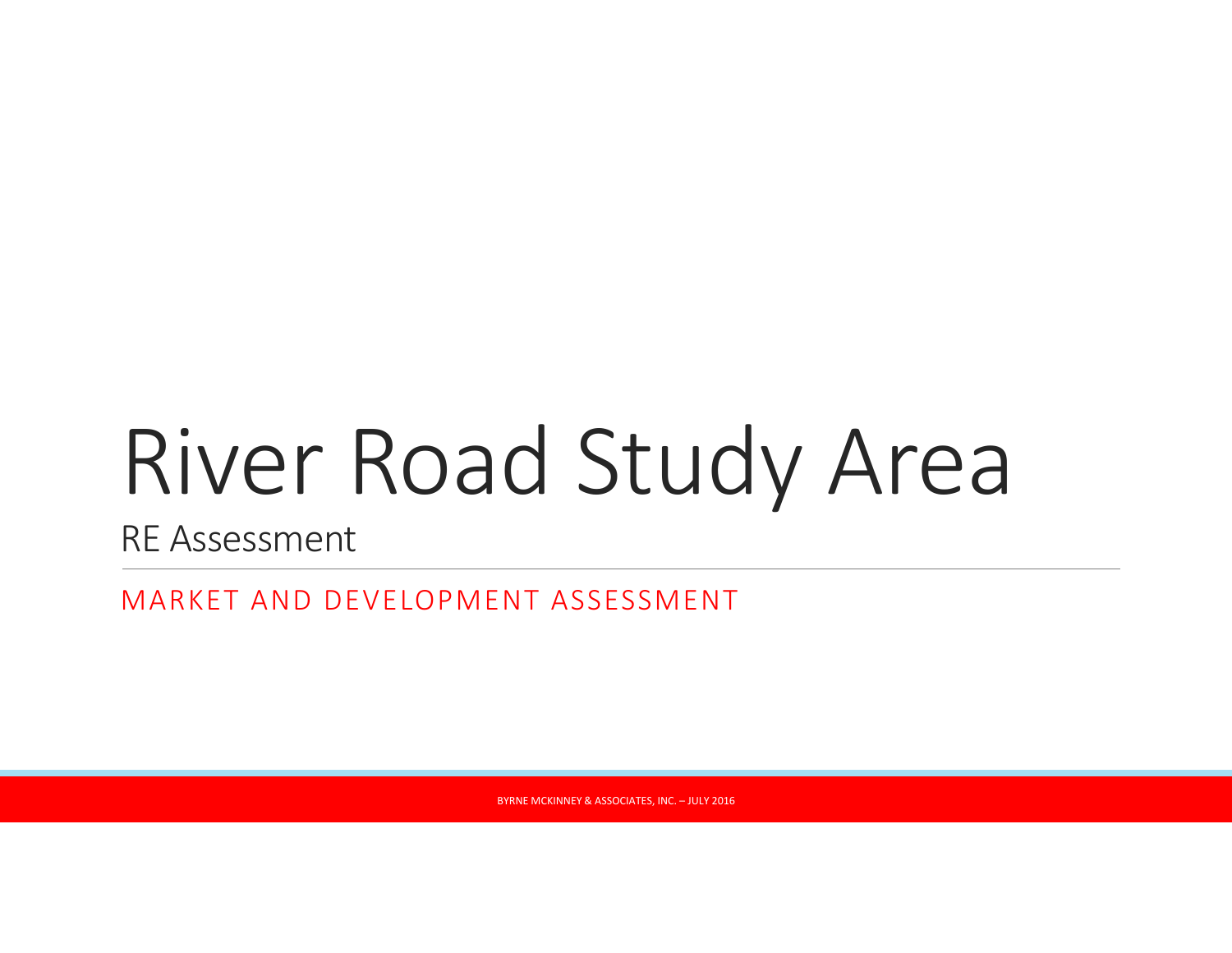### Scope of Analysis *Development Parameters*

#### Highest and Best Use Analysis

- $\degree$  Evaluated property features and uses of sites "as improved"
- Analyzed alternative market supported uses of sites "as if vacant"

#### Financial Feasibility Analysis

- $\degree$  Evaluated market and financial potentials for alternative uses programs including consideration for:
	- Hotel
	- Medical Office
	- Senior Housing
	- Micro Unit Housing
	- Co‐work/maker space

#### Development Parameters

- Prepared market based opinions to inform committee discussions regarding:
	- Land Use
	- Parking Ratios
	- Density
	- Height/Stories

BYRNE MCKINNEY & ASSOCIATES, INC. – JULY 2016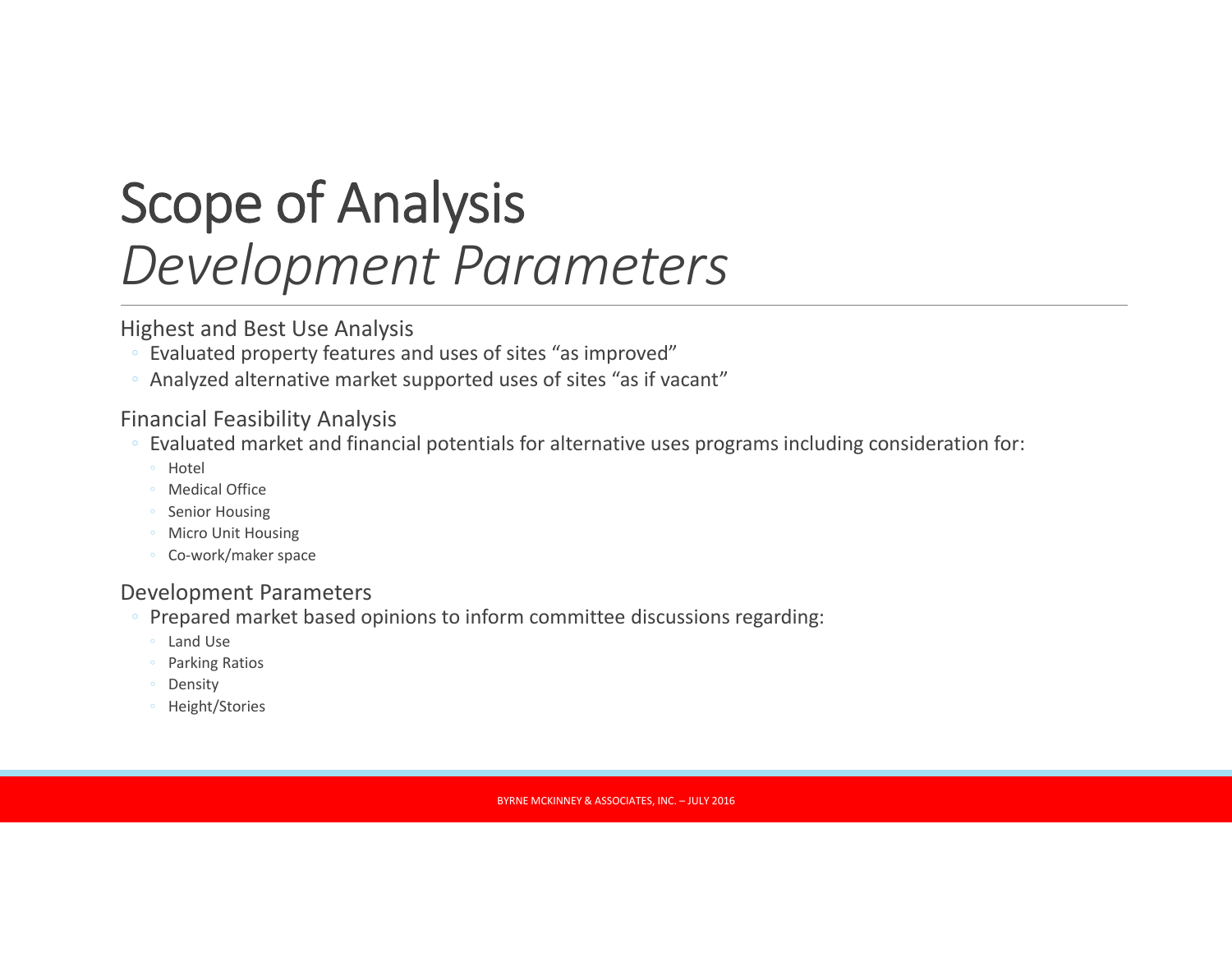*Development Opportunities and Challenges*

Physical & Legal Issues

- Proximity to transit enhances marketability and helps to minimize parking requirements
- Excellent frontage on Brookline Avenue potential for prominent addresses and market visibility
- River Road frontage/access eases challenges of ingress/egress and circulation on narrow sites
- $\, \circ \,$  Sites are small and lack depth which makes development more costly and less efficient, especially with respect to accommodating access to above grade parking on the parcels
- Open space adjacency across River Road frontage enhances views and access for end‐users
- Flood zone restricts development opportunity on some parcels
- Easement rights encumber development opportunity on some parcels
- Existing improvements are valuable and current users may not easily find substitution in the market which places pressure on assemblage costs and impacts the feasibility of site redevelopment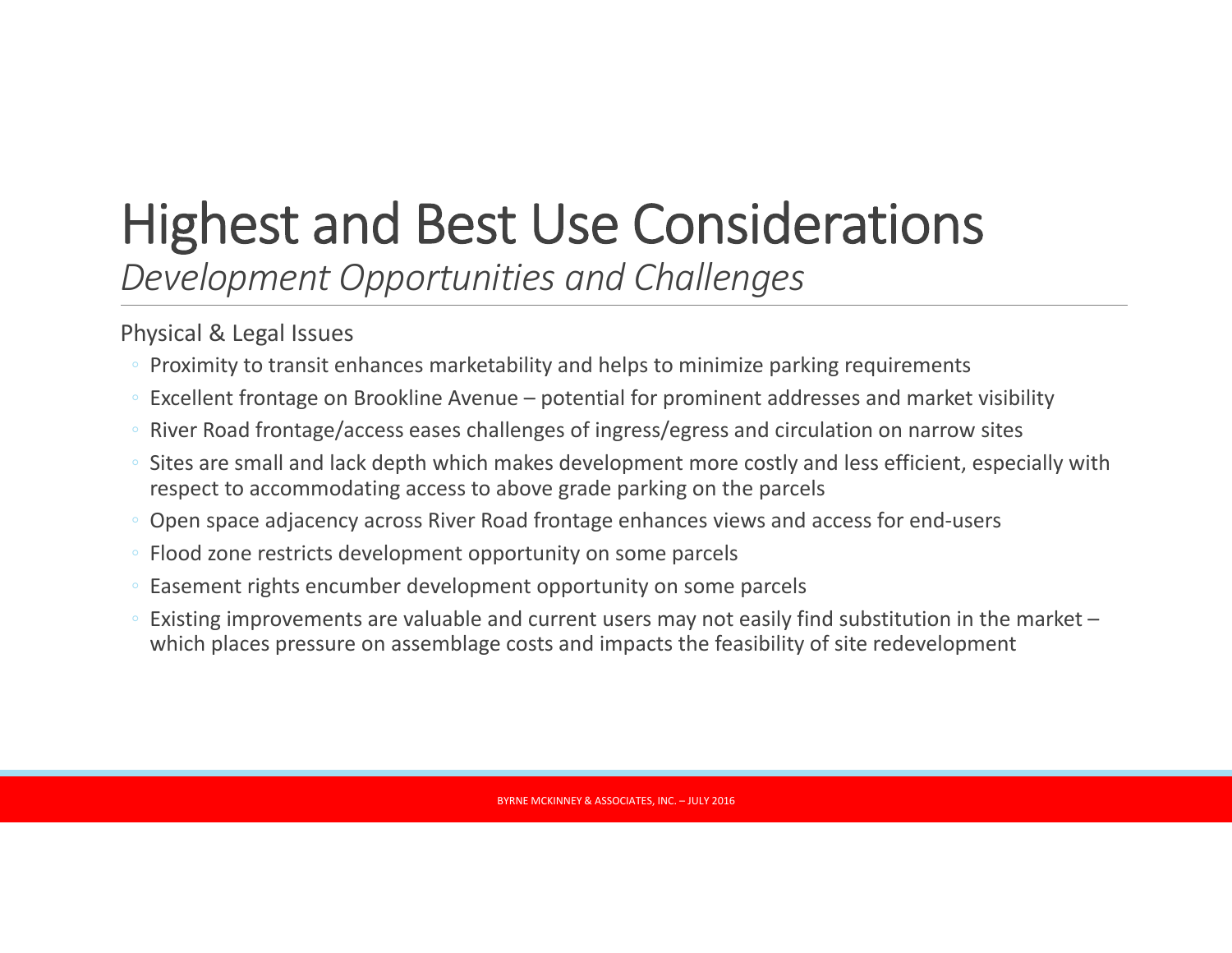*Development Opportunities and Challenges*

#### General Market & Development Observations

- Proximity to LMA <sup>a</sup> key driver of market demand (for both residential and commercial)
- Proximity to transit minimizes parking requirement but parking will be needed for any redevelopment of the sites
- Accessibility and visibility is good for <sup>a</sup> range of use alternatives
- Fractured ownership will have to be overcome via assemblage for feasible redevelopment to be possible
- No new development use is capable of supporting the cost of below grade parking
- $\,\circ\,$  Shared parking solutions may offer some potential for mitigating the challenges of providing the on‐site parking needed for development feasibility
- Parking that may eventually be constructed at 2 Brookline Place may offer some future flexibility to accommodate overflow/visitor parking demand generated by the site(s) but cannot be counted on as the sole solution for parking at the redeveloped properties
- Ground floor uses that rely on off‐site demand will be challenging in this location, but there is potential for <sup>a</sup> wide range of ancillary (perhaps even destination) food & beverage, and commercial uses that relate to uses in the upper stories.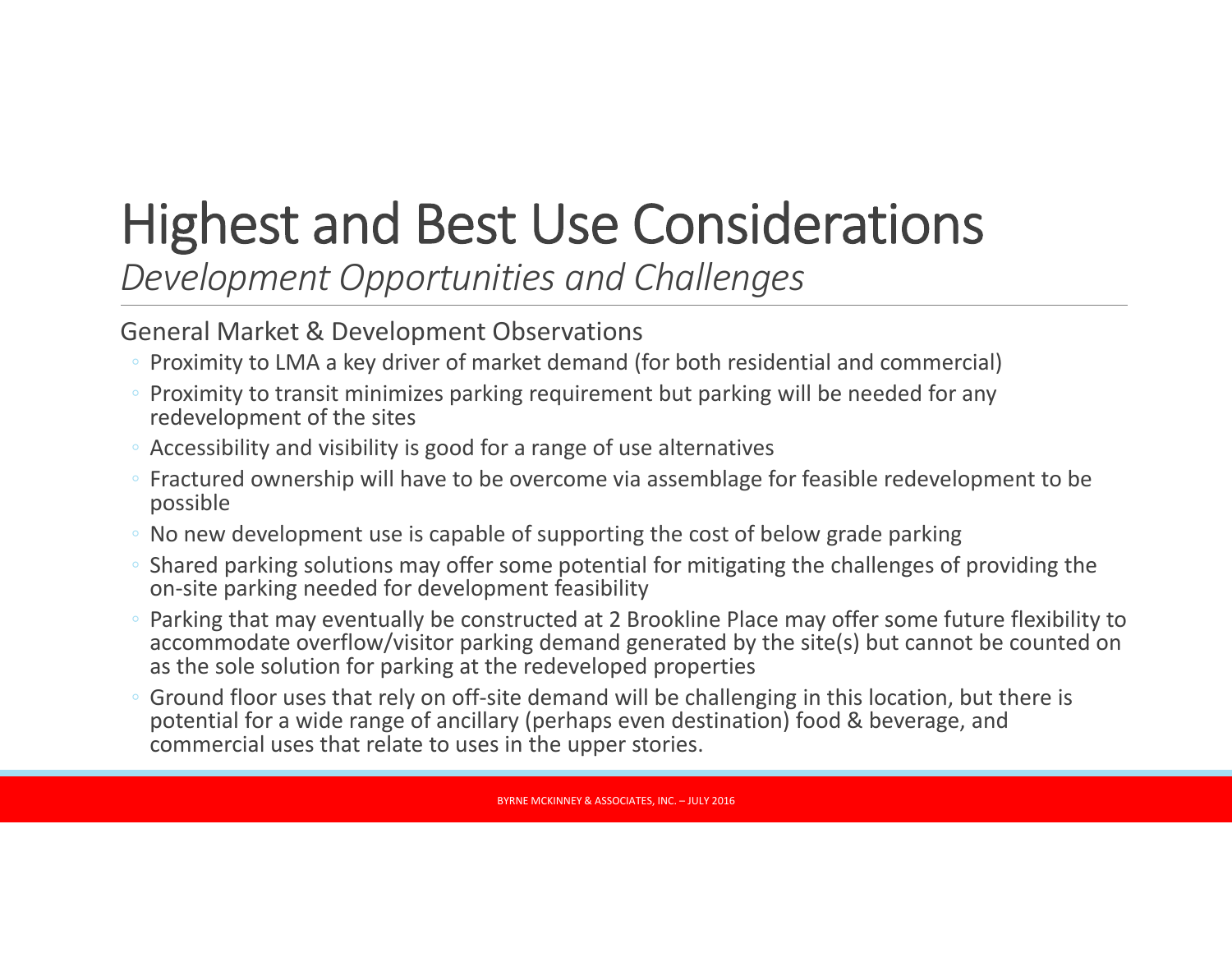*Development Opportunities and Challenges*

Hotel Market

- Demand for hotel rooms is strong ‐ for select service and extended stay product but NOT for full service or boutique product
- Lots of select service and extended stay product is planned for delivery in the market, but in spite of the coming new supply, this site is seen as feasible in the near term – for both the proposed select service hotel and perhaps even <sup>a</sup> second hotel aimed at the extended stay market
- The proposed program is consistent with the market requirement right location (near LMA), right type (select service), right size (175 keys), right parking count (.4), right brand (Hilton)

#### Medical Office

- Demand for office in general is good but….
- The current and proposed supply of product makes this site less than competitive today
- The substantial parking requirement, and lack of parcel depth makes office development inefficient and costly to develop on this site in relation to the competition.
- But, given the importance of the LMA connection and the potential for <sup>a</sup> build‐to‐suit development, this use may emerge as <sup>a</sup> feasible use in the future and should not be prohibited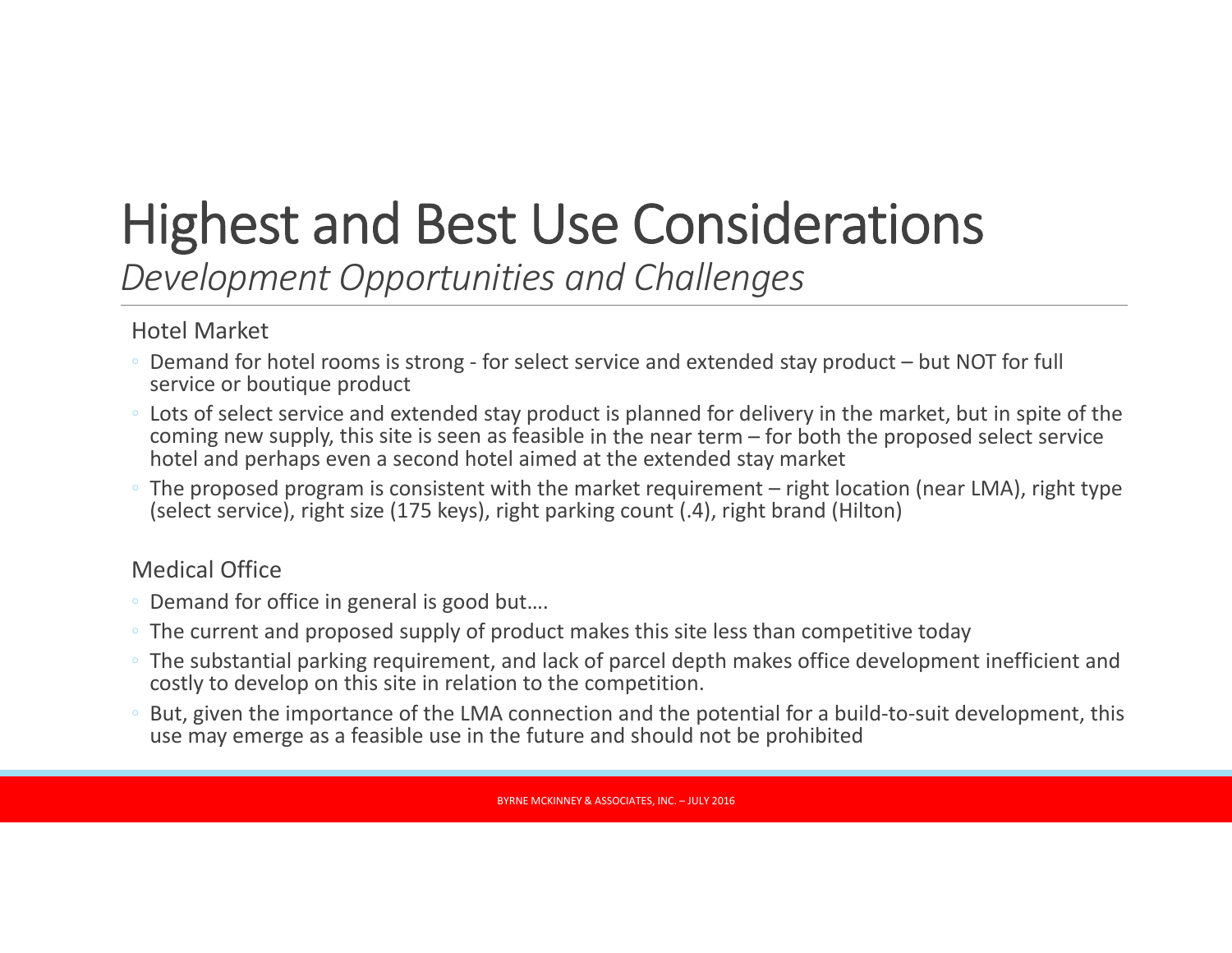*Development Opportunities and Challenges*

#### Senior Housing Market

- Demand for senior housing (condo and rental) is strong across the income and age spectrums.
- Little targeted senior product is planned in the market and this site is seen as competitive in the near term
- Viable senior housing program options for the site encompass <sup>a</sup> range of options including age‐restricted 55+, independent living (typically over 70), or assisted living (typically over 80).
- Parking requirements for this use vary by age and income target (from .5 for AL to 1.0 per unit for IL)

#### Micro Housing/Co‐Work Office

- Demand for micro housing (condo and rental) is strong and is an especially good match to ancillary commercial co‐work space
- Little targeted product is planned for this market and this site is seen as feasible in the near term
- The residential product attributes are <sup>a</sup> good match the site ‐ small unit sizes (300 to 500 SF per unit) with lesser parking requirements (+/‐ .5 per unit) than conventional multi‐family
- Co‐working space is more flexible in terms of acceptable floor plate sizes and configurations than either general or MOB office, with lesser parking requirements (<1.0 per 1,000 SF).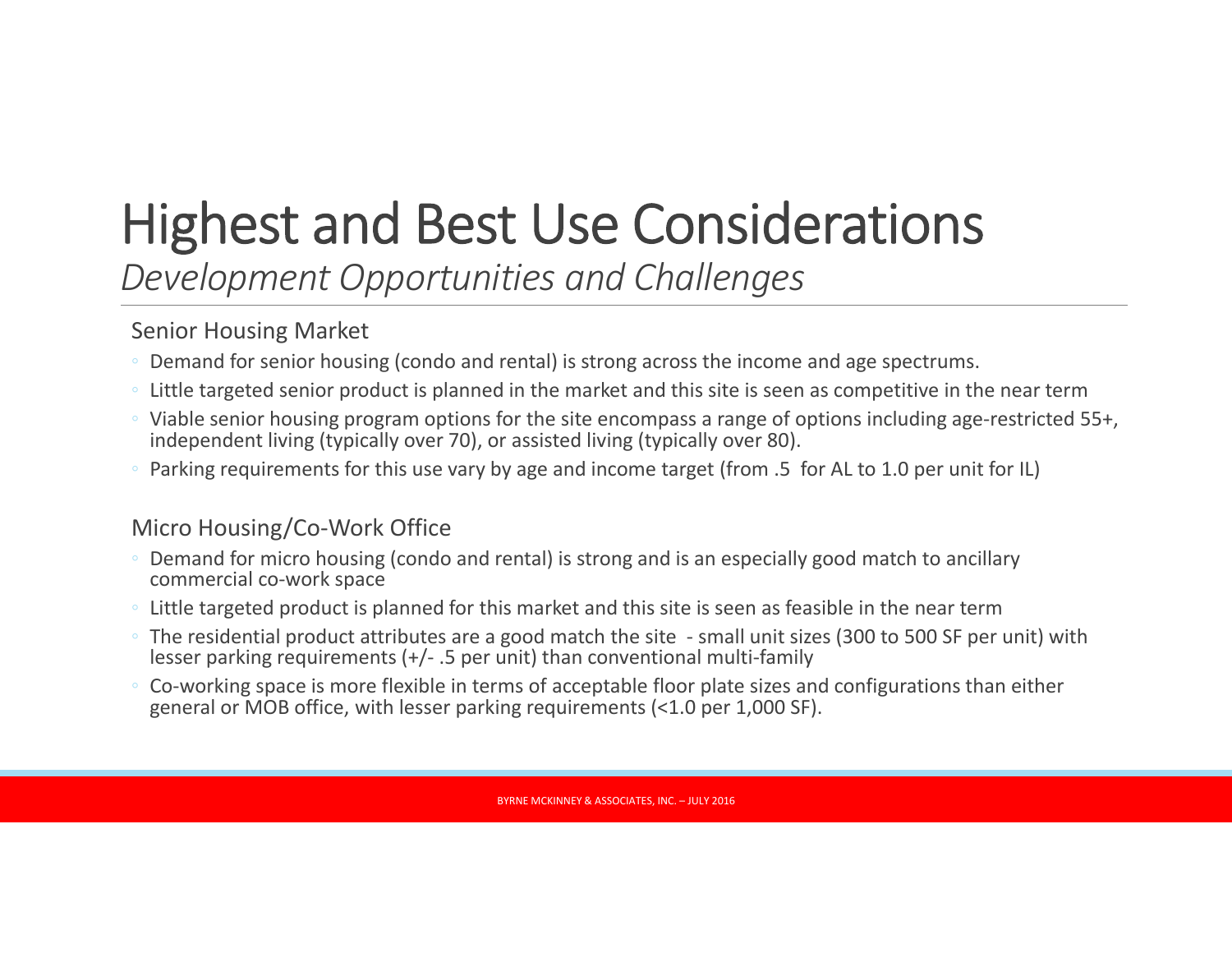*Feasibility Parameters*

### Market Feasible Uses

- Hotel (select service and extended stay)
- Office (co‐work today perhaps MOB in the future)
- Senior housing (55+, Independent Living, Assisted Living)
- Micro housing (rental and/or condominiums)
- Ground Floor Retail ancillary to above grade uses
- Ground Floor Food & beverage ancillary to upper floor uses (e.g. hotel) & destination
- Ground Floor Maker‐space (ancillary to co‐work/micro housing)

### Market Feasible Density

- Defined by program requirement (critical mass and scale) and desired form (height and mass) not FAR
- Above‐grade parking requirements compete for above grade envelope, making story heights for feasible development challenging at below 7‐8 stories.
- Use programs have been tested for feasibility and appear reasonable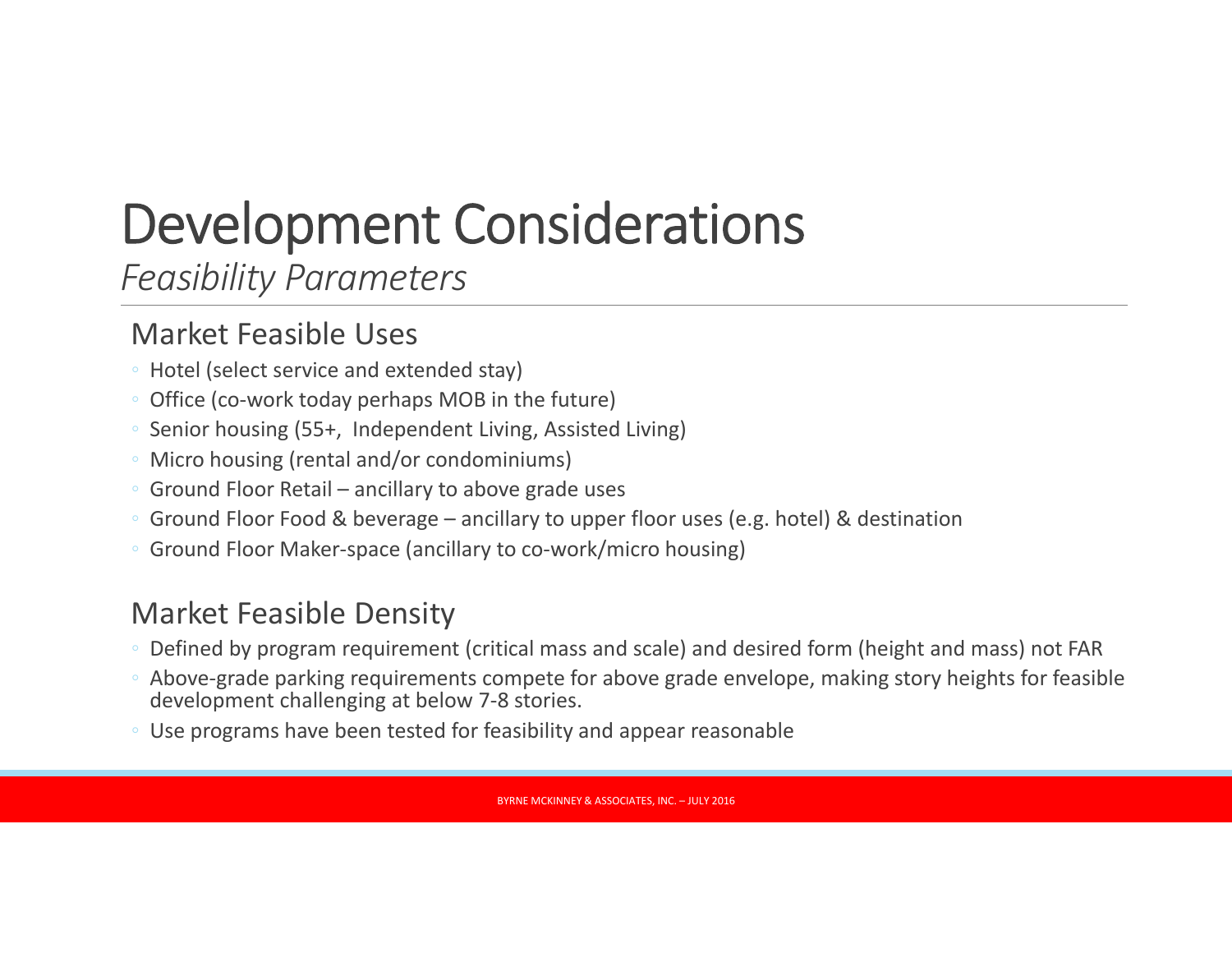*Feasibility Parameters*

### Market Feasible Uses

- Hotel (select service and extended stay)
- Office (co‐work today perhaps MOB in the future)
- Senior housing (55+, Independent Living, Assisted Living)
- Micro housing (rental and/or condominiums)
- Ground Floor Retail ancillary to above grade uses
- Ground Floor Food & beverage ancillary to upper floor uses (e.g. hotel) & destination
- Ground Floor Maker‐space (ancillary to co‐work/micro housing)

### Market Feasible Density

- Defined by program requirement (critical mass and scale) and desired form (height and mass) not FAR
- Above‐grade parking requirements compete for above grade envelope, making story heights required for feasible development challenging at below 7‐8 stories
- Use programs have been tested for economic feasibility and appear reasonable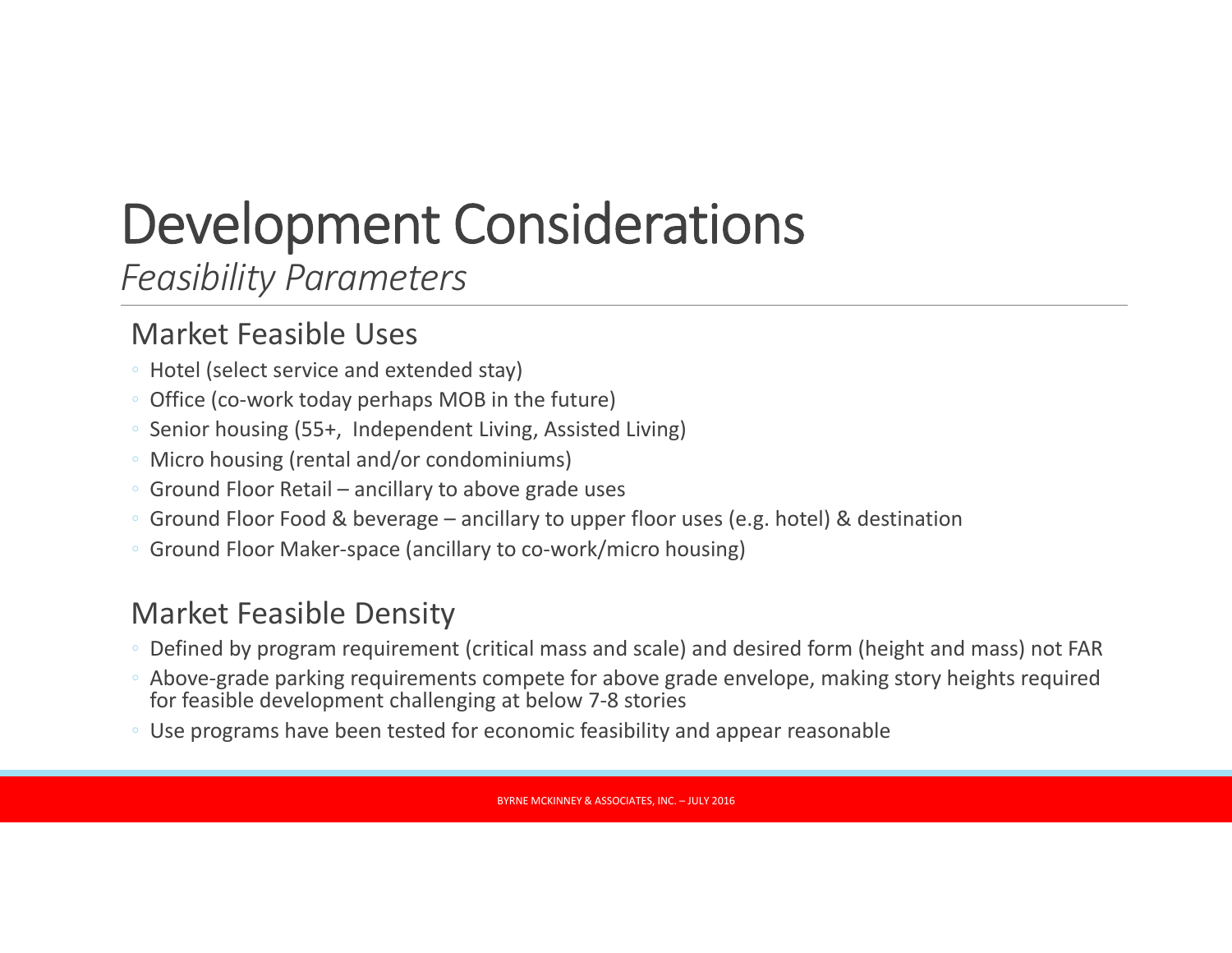*Feasibility Parameters*

### Market Feasible/Supported Parking Ratios

- Hotel (market min .4 per key)
- MOB/General (market min. 1.5/1,000 RSF)
- 55+ Age restricted & Independent Living housing (market min. 1.0 per unit)
- Assisted Living & Memory Care (market min. .5 per unit)
- Micro Housing (market min. .5 per unit)
- Co‐Working Office (market min .75 per 1,000)